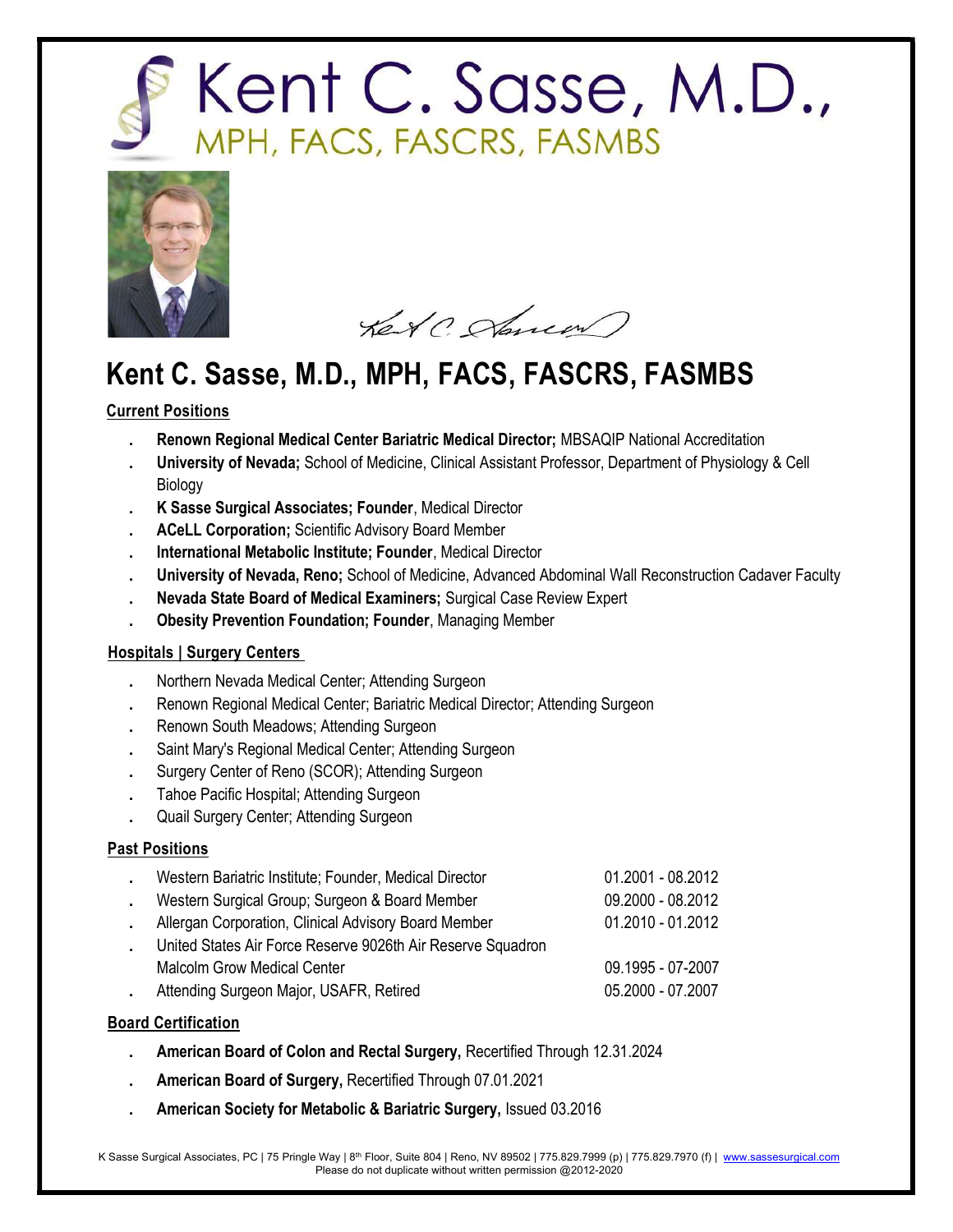

#### Fellowship

Lahey Clinic, Department of Colon and Rectal Surgery, 1999 - 2000 Emphasis on Minimally Invasive surgery of the intestinal system

### Residency

. University of California, San Francisco, Department of Surgery, 1994 - 1999 Emphasis on Minimally Invasive surgery of the digestive tract

### Education

- . Apollo Endosurgery, ORBERA Intragastric Balloon System Certification, October 2015
- . Apollo Endosurgery, OverStitch Endoscopic Suturing System Certification, May 2014
- . Inamed Health Training Program, BioEnterics Lap-Band System Workshop, 2004
- . California Institute of Minimally Invasive Surgery, Preceptorship in Bariatric Surgery, 2001
- . Virginia Commonwealth University, Laparoscopic Bariatric Surgery Course, 2000
- . University of California, San Francisco, M.D., 1994, Alpha Omega Alpha
- U.C.S.F. U.C. Berkeley Joint Medical Program, M.S. in Health and Medical Sciences, 1992 Thesis: "Predictive Technologies and Health Care Rationing"
- U.C. Berkeley School of Public Health, M.P.H. in Epidemiology, 1992 Emphasis in quantitative analytic techniques including multivariate regression modeling.
- . University of California, San Diego, B.A., Chemistry/Biochemistry, 1988, Cum Laude, Phi Beta Kappa
- . University of Madrid, Spain, Minor in Spanish Studies, 1986 1987

#### Languages

. Bilingual — English and Spanish

### Honors

- . 2011 Healthcare Hero Award Nevada Business Weekly
- . 2010 Designated Fellow The American Society of Colon and Rectal Surgeons
- . 2009 Bronze Metal 101 Medically Proven Tips for Losing Weight Fore Words Health Category
- . 2001 Research Prize New England Society of Colon and Rectal Surgery
- . 1999 Chesson U.C.S.F Department of Surgery Award
- . 1998 U.C.S.F House Staff Teaching Award
- . 1994 Alpha Omega Alpha
- . 1994 Nusc-Galante Outstanding Student Award
- . 1993 1994 Clinical Honors in eight clerkships
- . 1991 International Bioethics Institute Research Award
- . 1990 Philosophy and Medicine Research Grant
- . 1988 Phi Beta Kappa
- . 1985 President's Undergraduate Fellowship
- . 1985 Undergraduate Scholastic Grants
- . 1985 Outstanding Freshman in Chemistry Award
	- . 1984 1986 Provost's Honor List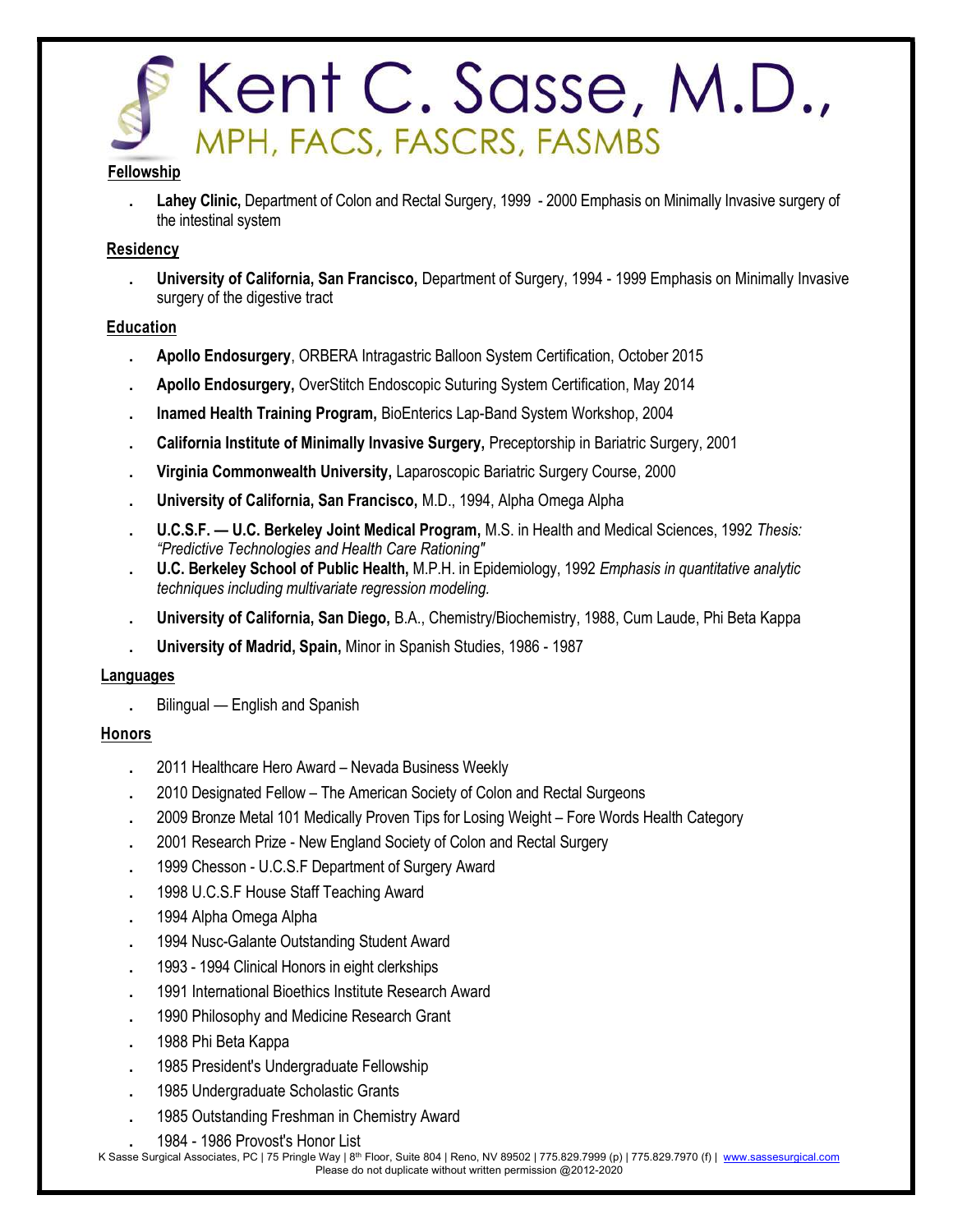### Legal Expert Testimony | Case Review

| 2019 | Personal Injury Gordon vs. Roll                         | Expert Opinion   Surgery Complication   Defense    |
|------|---------------------------------------------------------|----------------------------------------------------|
| 2019 | Medical Malpractice Trotta vs. Multiple MD's            | Expert Opinion   Bariatric Surgery   Defense       |
|      | 2017-19 Medical Malpractice Hatch vs. Golub             | Expert Testimony   Bariatric Surgery   Plaintiff   |
|      | 2017-19 Medical Malpractice Hampton vs. Multiple MD's   | Expert Testimony   Bariatric Surgery   Defense     |
|      | 2017-19 Medical Malpractice Alexander vs. Providence    | Expert Testimony   Surgery Complication            |
|      |                                                         | Plaintiff                                          |
|      | 2017-18 Medical Malpractice Yaverski                    | Expert Opinion   Bariatric Surgery   Plaintiff     |
|      | 2014-16 Medical Malpractice Roberts vs. Schwartz        | Trial Witness Testimony   Colorectal Surgery       |
|      |                                                         | Plaintiff                                          |
|      | 2013-16 Medical Malpractice Goldstein vs. Vafai         | Trial Witness Testimony   Bariatric Surgery        |
|      |                                                         | Defense                                            |
| 2014 | Medical Malpractice Gomez vs. Watson                    | Trail Witness Testimony   Colorectal Surgery       |
|      |                                                         | Plaintiff                                          |
| 2014 | Personal Injury Alvares vs. Okelberry Trucking          | Expert Testimony   Hernia   Defense                |
| 2009 | State of Nevada Board of Medical Examiners              | Expert Testimony   Hernia & Colectomy              |
| 2008 | State of Nevada Board of Medical Examiners              | Expert Testimony   Bariatric Surgery               |
| 2007 | Reno Criminal Court trial testimony                     | <b>Expert Testimony for Successful Prosecution</b> |
| 2004 | Medical malpractice Plaintiff vs. Hulka                 | <b>Expert Testimony   General Surgery</b>          |
|      | 2007-12 Medical malpractice expert deposition testimony | <b>Expert Deposition Testimony</b>                 |
|      | 2000-07 US Air Force   Ongoing for entire enlistment    | Expert Testimony   All aspects of hernia repair    |
|      |                                                         | and both colorectal and general surgery            |

### **Teaching**

- . University of Nevada Medical School and Residency Training Programs
- . Teaching resident surgical, digestive, and obesity-related disease
- . Proctor | Visiting Laparoscopic Surgeons in Instructional & Cadaver Labs | Minimally Invasive Hernia Repair
- . American College of Surgeons, Fellow
- . Society for Surgery of the Alimentary Tract
- . American Society of Colon and Rectal Surgeons
- . American Society for Metabolic & Bariatric Surgery
- . Society of American Gastrointestinal Endoscopic Surgeon

### Publications

### Books

- . A Sasse Guide: The Type II Diabetes Cure. IMI Publishing. September 2019.
- . A Sasse Guide: Out-Patient Weight-Loss Surgery. Second Edition. IMI Publishing. November 2013.
- . A Sasse Guide: Life-Changing Weight Loss. 360 Publishing. December 2009.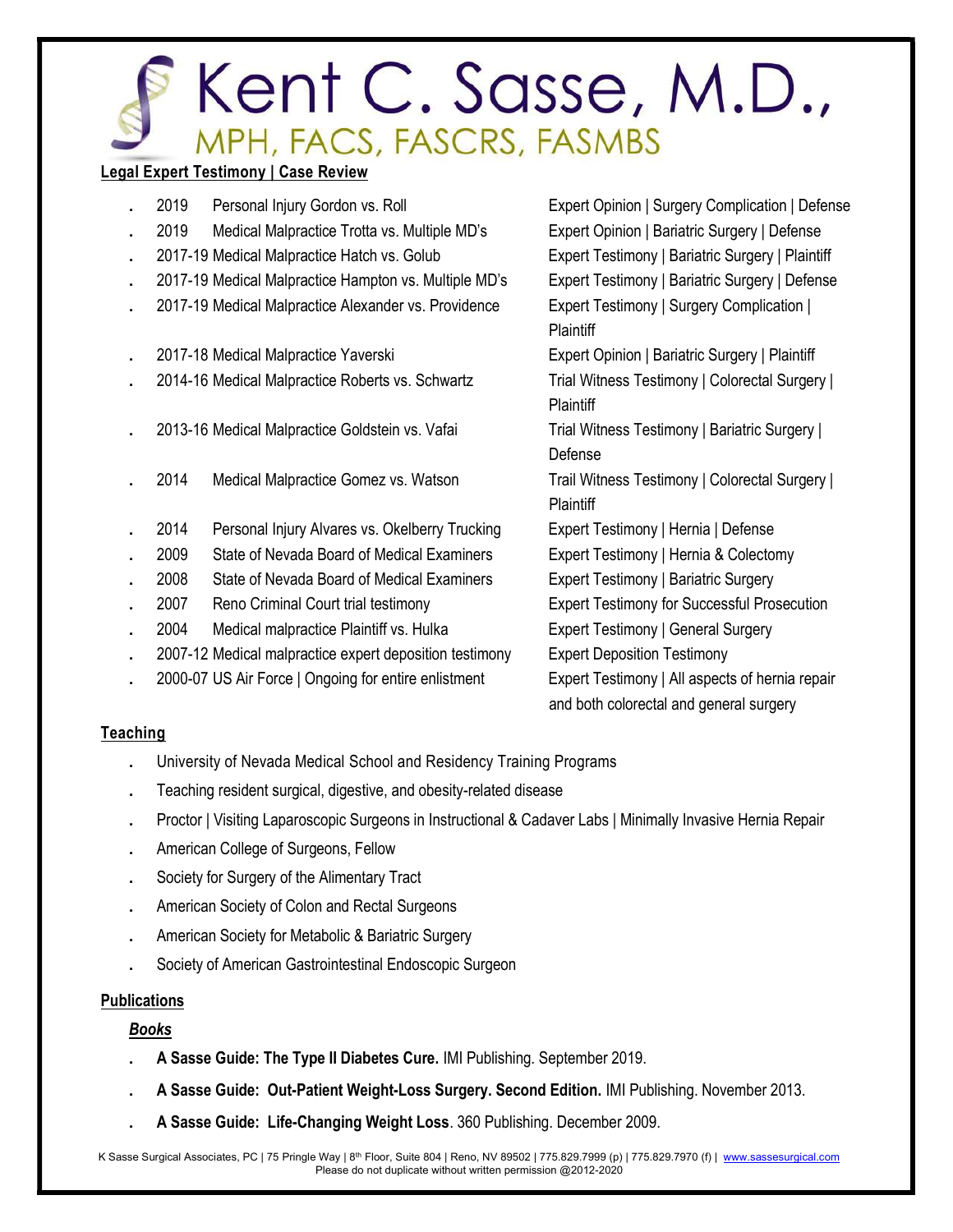- . A Sasse Guide: Doctor's Orders. 360 Publishing. October 2009.
- . A Sasse Guide: Weight-Loss Surgery: Which One is Right For You? 360 Publishing. Sept 2009.
- . A Sasse Guide: After Weight Loss Surgery. 360 Publishing. August 2009.
- . A Sasse Guide: Adolescents and Outpatient Weight Loss Surgery. 360 Publishing. July 2009.
- . A Sasse Guide: Seniors and Outpatient Weight Loss Surgery. 360 Publishing. June 2009.
- . A Sasse Guide: Outpatient Weight-Loss Surgery. 360 Publishing. March 2009.

### Articles | Research

- . Maria Paz Prada, Arsalan U Syed, Olivia R Buonarati, Gopireddy R Reddy , Matthew A Nystoriak, Debapriya Ghosh, Sergi Simo, Daisuke Sato, Kent C Sasse, Sean M Ward, Luis F Santana, Yang K Xiang, Johannes W Hell, Madeline Nieves-Cintro, Manuel F Navedo. A G<sub>s</sub>-Coupled Purinergic Receptor Boosts Ca<sup>2+</sup> Influx and Vascular Contractility During Diabetic Hyperglycemia. Published in "eLife". March 1, 2019;8;e42214.
- . Kent C. Sasse, John-Henry Lambin, Jonathan Gevorkian, Rami Afshar, Amy Gardner, Aradhana Mehta, & Rachael Lambin. 30 Cases of Large Hiatal Hernias Concomitant with Sleeve Gastrectomy Repaired with Biological Graft Reinforcement 2-Year Follow-up. Published in "JSLS" January-March 2019, volume 23, issue 1, e2018.00106.
- . Josiane Fakhry, Martin J Stebbing, Billie Hunne, Yulia Bayguinov, Sean M Ward, Kent C. Sasse, Brid Callaghan, Rachel M McQuade and John B Furness. Relationships of Endocrine Cells to Each Other and to Other Cell Types in the Human Gastric Fundus and Corpus. Published in "Cell & Tissue Research". November 11, 2018.
- . Kent C. Sasse, John-Henry Lambin, Jonathan Gevorkian, Christie Elliott, Rami Afshar, Amy Gardner, Aradhana Mehta, Rachael Lambin & Lazaro Peraza. Long-Term Clinical, Radiological, and Histological Follow-Up After Complex Ventral Hernia Repair Using Urinary Bladder Matrix Graft Reinforcement: A Retrospective Cohort Study. Published in "Hernia" October 2018.
- . Kent C. Sasse, John-Henry Lambin, Jonathan Gevorkian, Rami Afshar, Amy Gardner, Aradhana Mehta, & Rachael Lambin. Hepatic Steatosis in Bariatric Surgical Patients. Manuscript submitted to Obesity Surgery. May 2018.
- . Madeline Nieves-Cintron, Arsalan U. Syed, Olivia R. Buonarati, Robert R. Rigor, Matthew A. Nystoriak, Debapriya Ghosh, Kent C. Sasse, Sean M. Ward, Luis F. Santana, Johannes W. Hell, & Manuel F. Navedo. Impaired BKCa Channel Function in Native Vascular Smooth Muscle from Humans with Type 2 Diabetes. Scientific Reports 7, Article number: 14058(2017). doi: 10.1038/s41598-017-14565-9.
- David L. Warner and Kent C. Sasse, "Technical Details of Laparoscopic Sleeve Gastrectomy Leading to Lowered Leak Rate: Discussion of 1070 Consecutive Cases," Minimally Invasive Surgery, vol. 2017, Article ID 4367059, 7 pages, 2017. doi:10.1155/2017/4367059
- Durnin L, Lees A, Manzoor S, Sasse KC, Sanders KM, Mutafova-Yambolieva VN. AB309. SPR-36 Loss of nitric oxide-mediated inhibition of purine neurotransmitter release in the colon in the absence of interstitial cells of Cajal. Translational Andrology and Urology. 2016;5(Suppl 2):AB309. doi:10.21037/tau.2016.s309.
- . Callaghan, B, Hunne, B, Fakhry, J, Fothergill, LJ, Ward, SM, Sasse, K, Furness, JB. Innervation and Chemical Taxonomy of Gastric Enteroendocrine Cells. Manuscript Submitted.
- . Scott, JW, Hofmann, F, Forbush, K, Navedo, M, Nystoriak, M, Nieves-Cintron, M, Patriarchi, T, Morotti, S, Grandi, E, Fernandes, J, Sasse, KC, Ward, S, Hell, J. CaV1.2 Ser1928 Phosphorylation by PKA Stimulates L-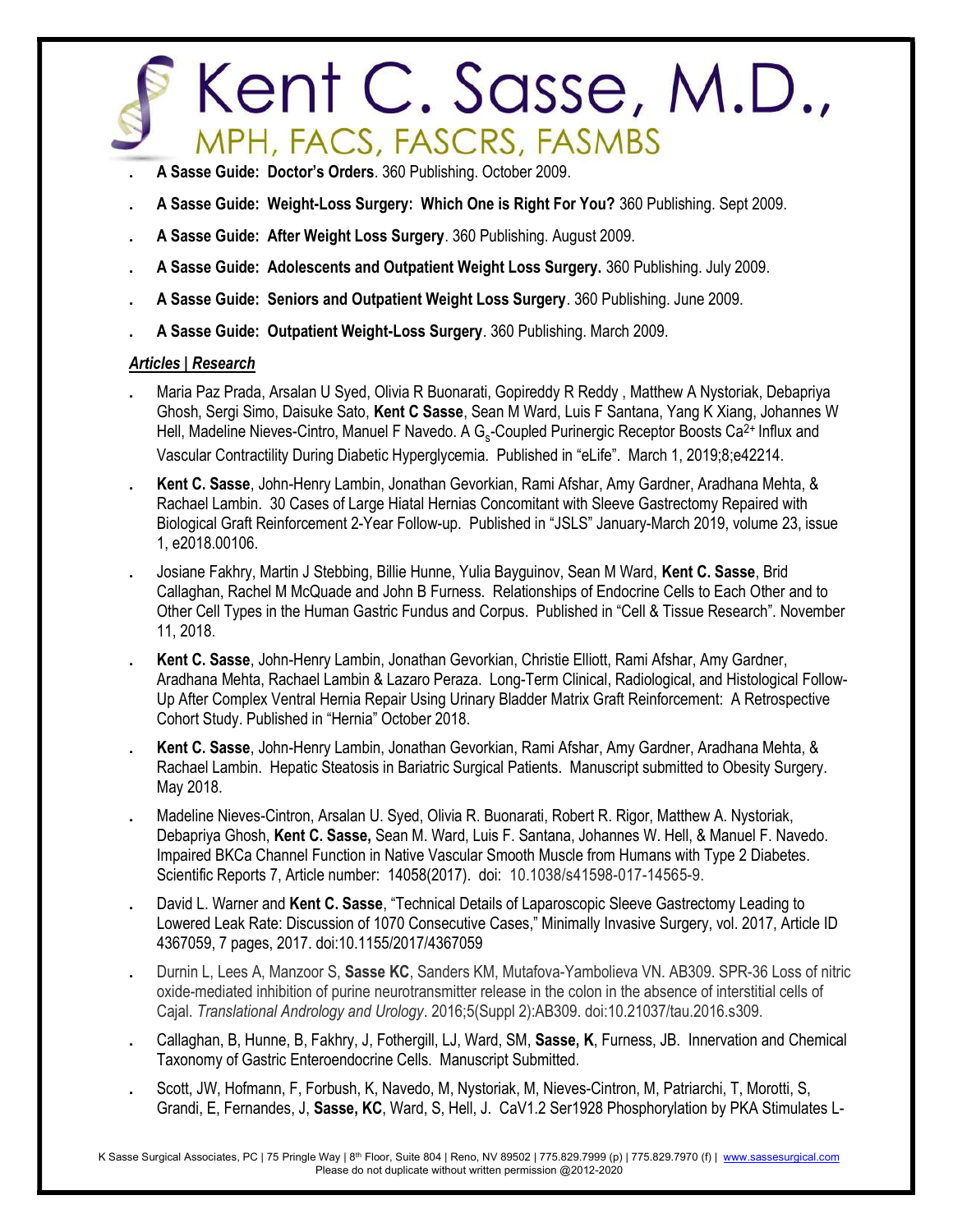type Ca2+ Channels and Vasoconstriction During Acute Hyperglycemia and Diabetes. Science Signaling. Manuscript Submitted.

- Sasse, KC, Mehta Aradhana, Warner, DL, Afshar, R., Gardner, A., Brandt, JB, Ackerman, EA. Laparoscopic Rectopexy With Novel Biological Graft Reinforcement: Case Series With 3-Year Follow-up. The Journal of Laparoendoscopic Surgeons (JSLS). Volume 24, Issue 1, January-March 2017.
- Sasse, KC, Warner, DL, Brandt, JB, Ackerman, EA. Hiatal Hernia Repair with Novel Biological Graft Reinforcement: Case Series with a 3-Year Follow-Up. The Journal of Laparoendoscopic Surgeons (JSLS). Volume 20, Issue 2, April-June 2016.
- . Prada, MP, Nystoriak, MA., Arsalan, S, Sasse, KS, Ward, SM, Nieves-Cintron, M, Navedo, M. Extracellular Nucleotide Signaling Stimulates Vascular L-Type Ca2 Channel Activity and Vasoconstriction During Diabetic Hyperglycemia. Poster Presentation University of California Davis. April 2016.
- . Nieves-Cintron, M, Buonarati, OR, Rigor, R, Nystoriak, MA, Sasse, KS, Hell, JW, Ward, SM, Navedo, MF. Impaired BKCa Channel Function in Native Vascular Smooth Muscle From Diabetic Patients. Poster Presentation University of California Davis. April 2016.
- Sasse, KC, Warner, DL, Brandt, JB, Ackerman, EA. Migration of Endoluminal Gastroesophageal Stents: Case Series and Discussion. International Journal of Case Reports and Images, Vol. 7 No. 5. May 2016.
- Sasse, KC, Warner, DL, Brandt, JB, Ackerman, EA, Mandeville, WF, Weigler, BJ. Bridging Fascial Defects with Urinary Bladder Matrix in Ventral Hernia Repair: Rabbit Model with Delayed Histology. Manuscript submitted. December 26, 2015.
- Sasse, KC, Warner, DL, Brandt, JB, Ackerman, EA. Parastomal Hernia Repair with Urinary Bladder Matrix Grafts: Case Series with a 2-Year Follow-Up. International Journal of Case Reports and Images. November 26, 2015.
- Ward, SM, Keef, KD, Sasse, KC. Analysis of the Mechanisms Underlying Gastric Motor Disturbances Associated with Type II Diabetes. NIH Grant Funded Research. July 1, 2015.
- Sasse, KC, Warner, DL. Ward, SM, Mandeville, WF, Evans, RA. Intestinal Staple-Line Reinforcement Using MatriStem. Surgical Science; 6(2), http://dx.doi.org/10.4236/ss.2015.\*\*\*\*\* January 2015.
- Durnin, L, Sung, JH, Kurahashi, M, Drumm, BT, Ward, SM, Sasse, KC, Sanders, KM, Mutafova-Yambolieva, VN. 2014. Uridine Adenosine Tetraphosphate is a Novel Neurogenic P2Y1 Receptor Activator in the Gut. National Academy of Science of the United States of America; 111(44) (15821-15826) November 4, 2014.
- Sasse, KC, Ackerman, EA, Brandt, JB. Complex Wounds Treated with MatriStem Xenograft Material: Case Series and Cost Analysis. Open Access Surgery Surgical Sciences; Dec 01:1 (1):3.
- Sasse, KC, Ackerman, EA, Lim, DC, Brandt, JB. Accelerated Healing of Complex Open Pilonidal Wounds Using MatriStem Extracellular Matrix Xenograft: Nine Cases. Journal of Surgical Case Reports; April 15, 2013.
- Sasse, KC, Diabetes Treatment Shifts Toward Surgery. Lahontan Valley News; November 20, 2012.
- Sasse, KC, Lim, D., Brandt, J. Long Term Durability and Comfort of Laparoscopic Ventral Hernia Repair: 225 Cases Using Primarily Polypropylene with Carboxymethycellulose-sodium hydaluronate Coating (Sepramesh). JSLS. Volume 16 Number 3 (Jul/Aug/Sept Issue) 2012.
- Sasse, KC, Celebrate Freedom from Soda. Sparks Tribune; July 1, 2012.
- Sasse, KC, Spring Break Family Fitness. Health Your Way; March 13, 2012.
- Sasse, KC, Defeating Diabetes with Lifestyle Changes. Lahontan Valley News; February 2, 2012.
- Sasse, KC, Bariatrics The Next Five Years. Becker's ASC Review; October 2009.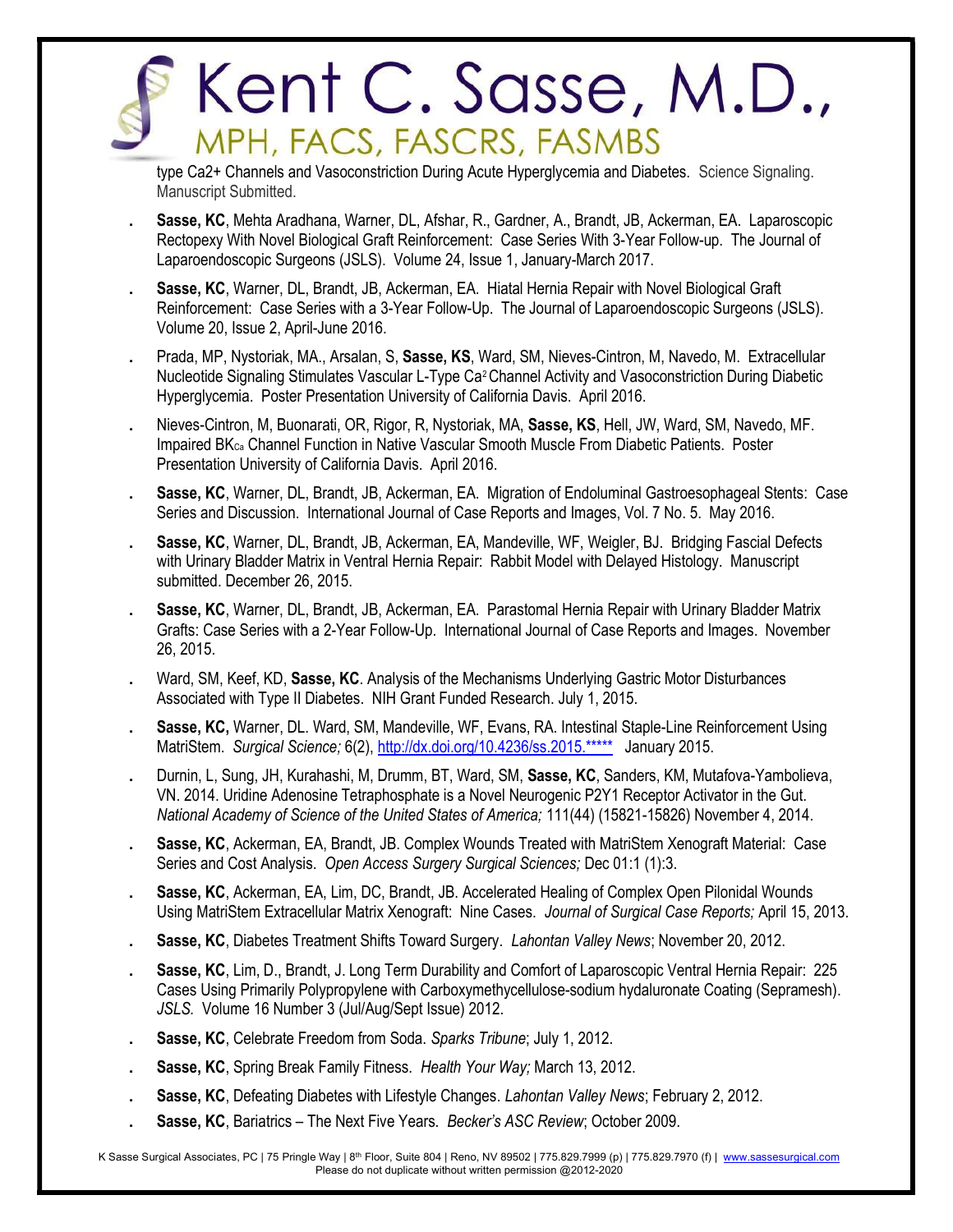- Sasse, KC, Kozar, M., Ganser, J., Watson, R., Lim, D., McGinley, L., Smith, C.J., Bovee, V., Beh, J. Outpatient Weight Loss Surgery: Initiating a Successful Gastric Bypass and Gastric Banding Ambulatory Weight Loss Surgery Center. JSLS. 2009 Jan-Mar 50-5.
- Sasse, KC, 6 Trends in Bariatric Surgery. Becker's ASC Review; December 22, 2008.
- Sasse, KC, Living Longer, Staying Healthier. Healthy Habits Newsletter for Overlake Hospital Medical Center; August 2008.
- Sasse, KC, Kozar, M., Ganser, J., Watson, R., McGinley, L., Lim, D., Weede, M. Seven Cases of Gastric Perforation in Roux-en-Y Gastric Bypass Patients: What Lessons Can We Learn? Obesity Surgery 2008 May: 18 (5): 530-34
- Sasse, KC, Components of a Successful Weight-Loss Surgery Program in the ASC. Becker's ASC Review; February 2008.
- . C Clary-Macy, S Chailia, Sasse, KC, Positron Emission Tomography with F18-Fluorodeoxyglucose in the Staging & Preoperative Evaluation of Malignant Pleural Mesothelioma. The Journal of Thoracic Surgery; July 2000.
- . KC Sasse, E Nauenberg, A Long, B Anton, Long-Term Survival After Intensive Care Unit Admission With Sepsis. Critical Care Medicine: June 1995 - Volume 23 - Issue 6 - p 1040-1047
- Sasse, KC, Surgical Epidemiology Care. Studies of factors predictive of long-term survival among ICU patients using multivariate modeling. Various 1992-1998.
- Sasse, KC, Health Policy. Analysis of policy and ethical implications of predicative indices in scarce resource allocation. Various 1990-1994.
- . Sasse, KC, Basic and Clinical Sciences. Various 1986-1988.
	- o Research Assistant, U.C.L.A. Department of Surgical Immunology.
	- o Research Assistant in Stroke and Ischemia Research Lab, U.C.S.D. Department of Neurosciences

### Interviews | Lectures | Presentation | Proctor

- . Physician Presentation. "Curing Diabetes Through Metabolic Surgery". Annual Nevada Osteopathic Medical Symposium. January 24, 2020.
- . Podcast Interview. "Can We Cure Metabolic Disorder For Good?". https://www.definigdadbod/blog/113. October 3, 2019.
- . Podcast Interview. "This Podcast Burns Fat". https://podcasts.apple.com/us/podcast/the-facts-about-metabolicsurgerydiabetes-and-weight-loss/id1419896582?i=1000442244318. June 21, 2019.
- Podcast Interview. "Speaking from the Heart". https://omny.fm/shows/speaking-from-our-hearts/097-type-2diabetes-isreversible-2-dr-kent-sasse. June 5, 2019.
- . Podcast Interview. "Ever Forward Radio". https://soundcloud.com/everforwardradio/efr-182-preventing-treating. May 9, 2019.
- . Podcast Interview. "Simply Human Podcast". http://simplyhuman52.libsyn.com/201-dr-kent-sasse-intervieweaster-talk. April 30, 2019.
- Podcast Interview. "I Am Healthy & Fit". https://player.fm/series/steve-jordan-i-am-healthy-fit-2419867/type-iidiabetesis-100-reversible-with-dr-kent-sasse. April 3, 2019.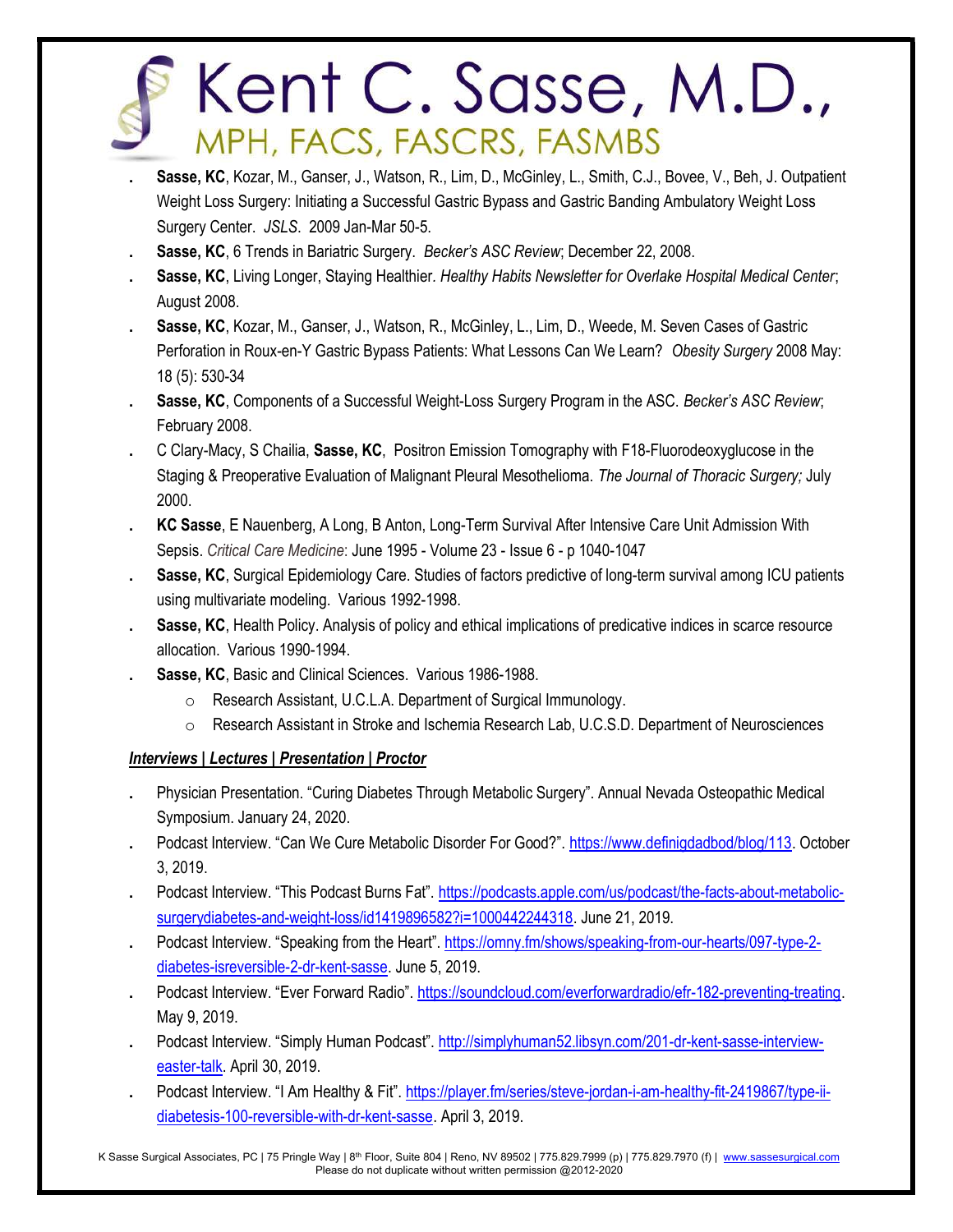- . Presentation. "Regenerative Medicine: Changing the Healing Paradigm". ACeLL Physician Groups. Columbia, MD. April 30, 2019.
- . Presentation. "Regenerative Medicine: Changing the Healing Paradigm". ACeLL Physician Groups. Columbia, MD. April 9, 2019.
- . Presentation. "Regenerative Medicine: Changing the Healing Paradigm". ACeLL Physician Groups. Columbia, MD. November 11, 2018.
- . Presentation. "Regenerative Medicine: Changing the Healing Paradigm". ACeLL Physician Groups. New York, NY. November 1, 2018.
- . Proctor. "ACeLL Wound Symposium" ACeLL Surgeon & Medical Provider Groups. Reno, NV. October 26-27, 2018.
- . Presentation. "Regenerative Medicine: Changing the Healing Paradigm". ACeLL Employee Groups. Columbia, MD. September 27, 2018.
- . Presentation. "Regenerative Medicine: Changing the Healing Paradigm". ACeLL Physician Groups. Baltimore, MD. September 25, 2018.
- . Presentation. "Regenerative Medicine: Changing the Healing Paradigm". ACeLL Physician Groups. Chicago, IL. September 7, 2018.
- . Presentation. "Regenerative Medicine: Changing the Healing Paradigm". ACeLL Employee Groups. Columbia, MD. August 29, 2018.
- . Presentation. "Regenerative Medicine: Changing the Healing Paradigm". ACeLL Employee Groups. Columbia, MD. August 10, 2018.
- . Presentation. "Long-Term Clinical, Radiological, and Histological Follow-up After Complex Ventral Incisional Hernia Repair Using Urinary Bladder Matrix Graft Reinforcement A Retrospective Cohort Study". Abdominal Wall Reconstruction (AWR) Conference. Washington, DC. June 9-11, 2018.
- . Proctor. "ACeLL Wound Symposium" ACeLL Surgeon & Medical Provider Groups. Irvine, CA March 9- 10.2018.
- . Proctor. "Abdominal Wall Reconstruction & Hernia Repair via Cadaver." ACeLL Surgeon Groups. Miami, FL. January 19-20, 2018.
- . Proctor. "ACeLL Wound Symposium" ACeLL Surgeon & Medical Provider Groups. Irvine, CA. August 18-19, 2017.
- . Proctor. "Abdominal Wall Reconstruction & Hernia Repair via Cadaver." ACeLL Surgeon Groups. Chicago, IL. April 7-8, 2017.
- . Presentation. "Regenerative Medicine: Changing the Healing Paradigm". ACeLL Physician Groups. Albuquerque, NM. March 29, 2017.
- . Proctor. "Abdominal Wall Reconstruction & Hernia Repair via Cadaver." ACeLL Surgeon Groups. Denver, CO. March 17-18, 2017.
- . Presentation. "Regenerative Medicine: Changing the Healing Paradigm". ACeLL Physician Groups. Houston, TX. January 11, 2017.
- . Presentation. "Regenerative Medicine: Changing the Healing Paradigm". ACeLL Physician Groups. Las Vegas, NV. October 13, 2016.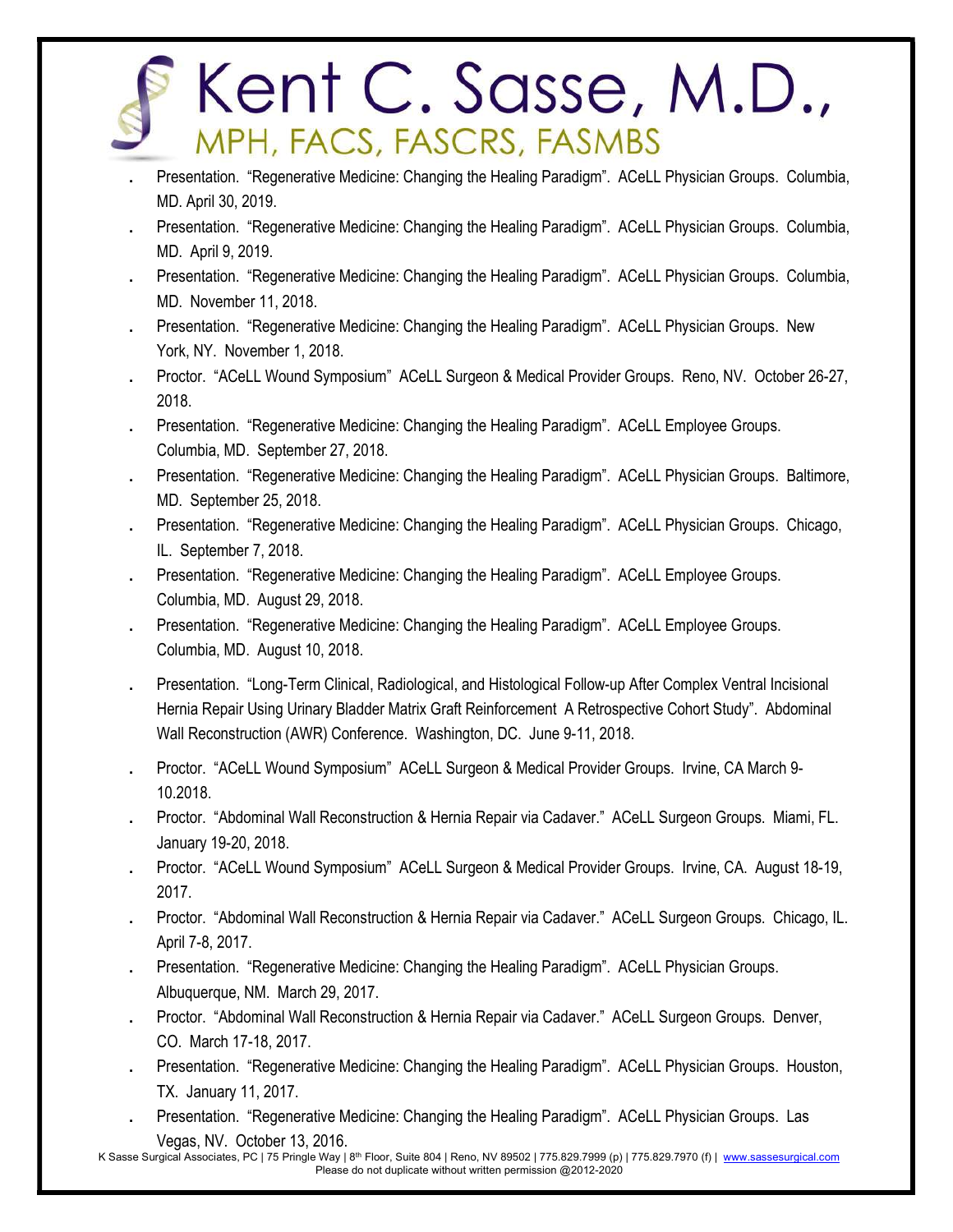- . Presentation. "Regenerative Medicine: Changing the Healing Paradigm". ACeLL Physician Groups. Emeryville, CA. October 4, 2016.
- . Presentation. "Regenerative Medicine: Changing the Healing Paradigm". ACeLL Physician Groups. Denver, CO. September 15, 2016.
- . Presentation. "Regenerative Medicine: Changing the Healing Paradigm". ACeLL Physician Groups. Santa Barbara, CA. September 1, 2016.
- . Proctor. "Abdominal Wall Reconstruction & Hernia Repair via Cadaver." ACeLL Surgeon Groups. Seattle, WA. August 20, 2016.
- . Proctor. "Abdominal Wall Reconstruction & Hernia Repair via Cadaver." ACeLL Surgeon Groups. Reno, NV. July 30, 2016.
- . Proctor. "Abdominal Wall Reconstruction & Hernia Repair via Cadaver." ACeLL Surgeon Groups. Reno, NV. May 21, 2016.
- . Presentation. "Regenerative Medicine: Changing the Healing Paradigm". ACeLL Corporate Groups. San Antonio, TX. March 03-04, 2016.
- . Presentation. "Regenerative Medicine: Changing the Healing Paradigm". ACeLL Physician Groups. Fresno, CA. February 25, 2016.
- . Presentation. "Regenerative Medicine: Changing the Healing Paradigm". ACeLL Physician Groups. Los Angeles, CA. October 15, 2015.
- . Presentation. "Regenerative Medicine: Changing the Healing Paradigm". ACeLL Physician Groups. Oklahoma City, OK. October 1, 2015.
- . Presentation. "Regenerative Medicine: Changing the Healing Paradigm". ACeLL Physician Groups. Bellevue, WA. September 14, 2015.
- . Presentation. "Regenerative Medicine: Changing the Healing Paradigm". ACeLL Physician Groups. Phoenix, AZ. August 20, 2015.
- . Presentation. "Regenerative Medicine: Changing the Healing Paradigm". ACeLL Physician Groups. Denver, CO. August 8, 2015.
- . Presentation. "Regenerative Medicine: Changing the Healing Paradigm". ACeLL Physician Groups. Fresno, CA. July 23, 2015.
- . Presentation. "Regenerative Medicine: Changing the Healing Paradigm". ACeLL Physician Groups. Los Angeles, CA. July 9, 2015.
- . Presentation. "Regenerative Medicine: Changing the Healing Paradigm". ACeLL Physician Groups. Seattle, WA. June 25, 2015.
- . Proctor. "Abdominal Wall Reconstruction & Hernia Repair via Cadaver." ACeLL Surgeon Groups. Reno, NV. June 6, 2015.
- . Presentation. "Regenerative Medicine: Changing the Healing Paradigm". ACeLL Physician Groups. Los Angeles, CA. May 27, 2015.
- . Presentation. "Regenerative Medicine: Changing the Healing Paradigm". ACeLL Physician Groups. Chicago, IL. May 14, 2015.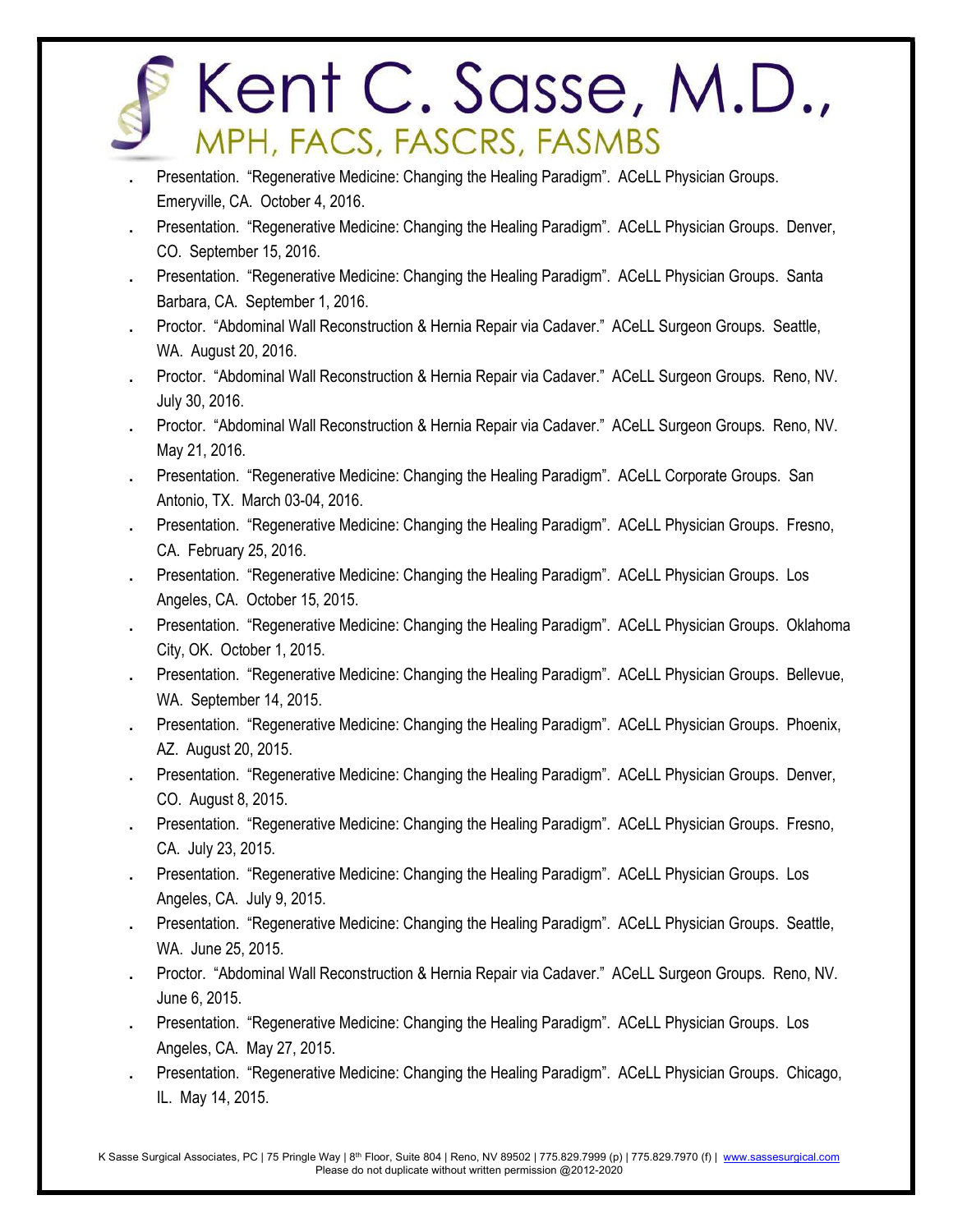- . Presentation. "Regenerative Medicine: Changing the Healing Paradigm". ACeLL Physician Groups. Los Angeles, CA. May 6, 2015.
- . Presentation. "Regenerative Medicine: Changing the Healing Paradigm". ACeLL Physician Groups. Tucson, AZ. April 30, 2015.
- . Presentation. "Regenerative Medicine: Changing the Healing Paradigm". ACeLL Physician Groups. Fort Worth, TX. April 16, 2015.
- . Presentation. "Regenerative Medicine: Changing the Healing Paradigm". ACeLL Physician Groups. Los Angeles, CA. April 2, 2015.
- . Presentation. "Regenerative Medicine: Changing the Healing Paradigm". ACeLL Physician Groups. Newark, NJ. March 25, 2015.
- . Presentation. "Regenerative Medicine: Changing the Healing Paradigm". ACeLL Physician Groups. Fort Lauderdale, FL. March 16, 2015.
- . Presentation. "Regenerative Medicine: Changing the Healing Paradigm". ACeLL Physician Groups. Walnut Creek, CA. March 5, 2015.
- . Presentation. "Regenerative Medicine: Changing the Healing Paradigm". ACeLL Physician Groups. San Diego, CA. February 11, 2015.
- . Proctor. "Abdominal Wall Reconstruction & Hernia Repair via Cadaver." ACeLL Surgeon Groups. Reno, NV. February 7, 2015.
- . Presentation. "Regenerative Medicine: Changing the Healing Paradigm". ACeLL Physician Groups. Denver, CO. February 5, 2015.
- . Presentation. "Improving Care of the Obese Patient". Annual NOMA Meeting. South Lake Tahoe, CA. January 24, 2015.
- . Presentation. "Regenerative Medicine: Changing the Healing Paradigm". ACeLL Physician Groups. Shreveport, LA. January 9, 2015.
- . Presentation. "Regenerative Medicine: Changing the Healing Paradigm". ACeLL Physician Groups. Phoenix, AZ. January 14, 2015.
- . Presentation. "Regenerative Medicine: Changing the Healing Paradigm". ACeLL Physician Groups. Shreveport, LA. January 9, 2015.
- . Presentation. "Regenerative Medicine: Changing the Healing Paradigm". ACeLL Physician Groups. Shreveport, LA. January 8, 2015.
- . Interview. "Man-Up and Lead." Double-Wide Network. Phoenix, AZ. January 5, 2015.
- Proctor. "Abdominal Wall Reconstruction & Hernia Repair via Cadaver." ACeLL Surgeon Groups. University of Nevada Transgenic Medical Center. Reno, NV. December 13, 2014.
- . Presentation. "Regenerative Medicine: Changing the Healing Paradigm". ACeLL Physician Groups. Richmond, VA. December 11, 2014.
- . Presentation. "New Solutions for Fecal Incontinence Using Solesta". Reno Physician Groups. Reno, NV. November 19, 2014.
- . Proctor. "Abdominal Wall Reconstruction & Hernia Repair via Cadaver." ACeLL Surgeon Groups. Las Vegas, NV. November 15, 2014.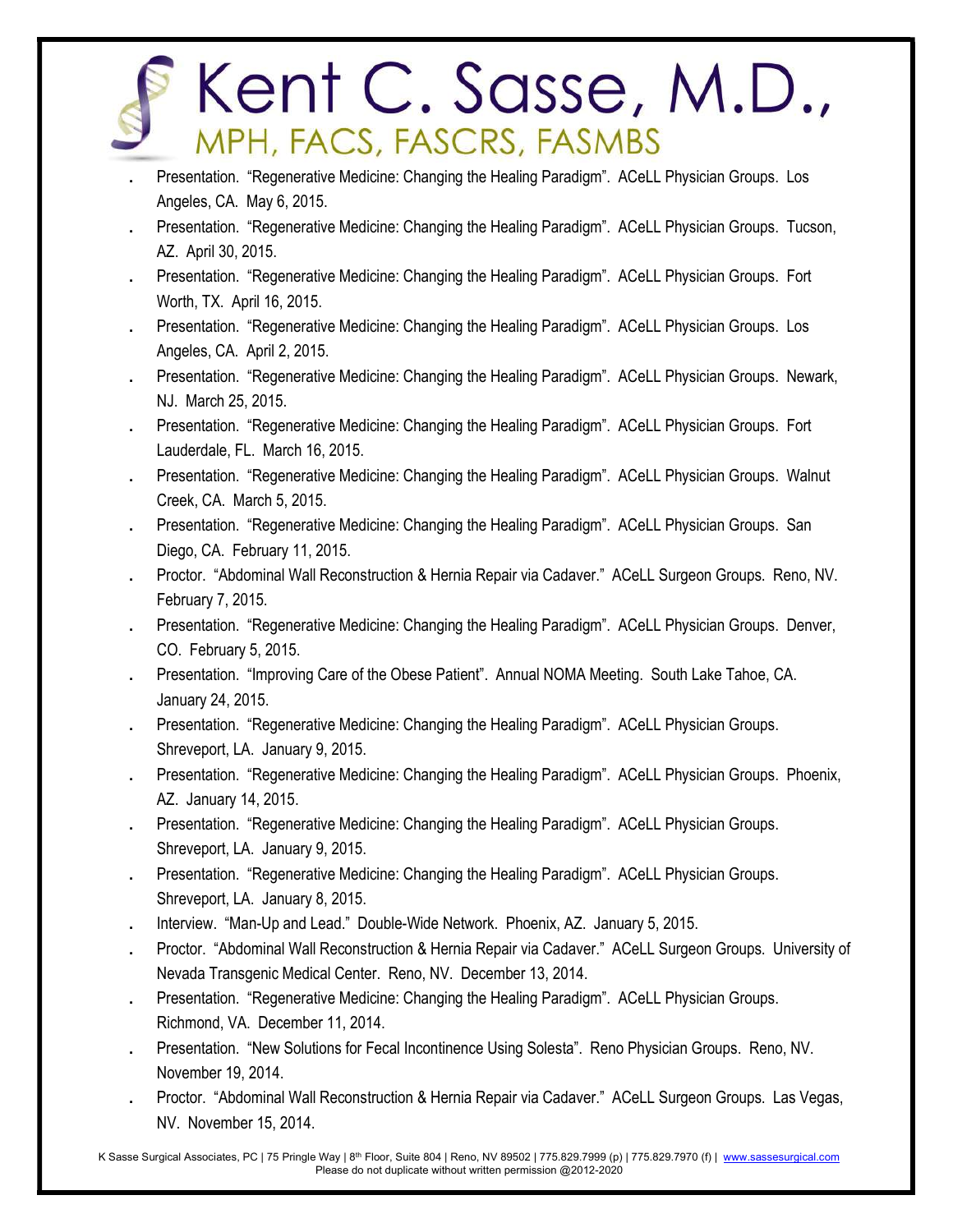- . Presentation. "Regenerative Medicine: Changing the Healing Paradigm". ACeLL Physician Groups. Las Vegas, NV. November 14, 2014.
- . Presentation. "Regenerative Medicine: Changing the Healing Paradigm". ACeLL Physician Groups. Orlando, FL. November 13, 2014.
- . Presentation. "Regenerative Medicine: Changing the Healing Paradigm". ACeLL Physician Groups. Philadelphia, PA. November 5, 2014.
- . Presentation. "Regenerative Medicine: Changing the Healing Paradigm". ACeLL Physician Groups. Washington, DC. November 4, 2014.
- . Presentation. "Regenerative Medicine: Changing the Healing Paradigm". ACeLL Physician Groups. Riverside, CA. October 30, 2014.
- . Presentation. "Regenerative Medicine: Changing the Healing Paradigm". ACeLL Physician Groups. Miami, FL. October 22, 2014.
- Proctor. "Abdominal Wall Reconstruction & Hernia Repair via Cadaver." ACeLL Surgeon Groups. University of Nevada Transgenic Medical Center. Reno, NV. October 13, 2014.
- . Presentation. "Regenerative Medicine: Changing the Healing Paradigm". ACeLL Physician Groups. Spokane, WA. October 10, 2014.
- . Presentation. "Regenerative Medicine: Changing the Healing Paradigm". ACeLL Physician Groups. Newark, NJ. October 2, 2014.
- . Presentation. "Regenerative Medicine: Changing the Healing Paradigm". ACeLL Physician Groups. Fort Worth, TX. September 18, 2014.
- . Presentation. "Regenerative Medicine: Changing the Healing Paradigm". ACeLL Physician Groups. San Diego, CA. September 10, 2014.
- . Presentation. "Regenerative Medicine: Changing the Healing Paradigm". ACeLL Physician Groups. Los Angeles, CA. August 27, 2014.
- . Presentation. "Regenerative Medicine: Changing the Healing Paradigm". ACeLL Physician Groups. El Paso, TX. August 14, 2014.
- . Presentation. "Regenerative Medicine: Changing the Healing Paradigm". ACeLL Physician Groups. Denver, CO. July 31, 2014.
- . Presentation. "Regenerative Medicine: Changing the Healing Paradigm". ACeLL Physician Groups. Killeen, TX. July 22, 2014.
- . Presentation. "Regenerative Medicine: Changing the Healing Paradigm". ACeLL Physician Groups. Boise, ID. July 2, 2014.
- . Presentation. "Regenerative Medicine: Changing the Healing Paradigm". ACeLL Physician Groups. Dallas, TX. June 26, 2014.
- . Presentation. "Regenerative Medicine: Changing the Healing Paradigm". ACeLL Physician Groups. Pasco, WA. June 4, 2014.
- . Proctor. "Abdominal Wall Reconstruction & Hernia Repair via Cadaver." ACeLL Surgeon Groups. University of Nevada Transgenic Medical Center. Reno, NV. May 17, 2014.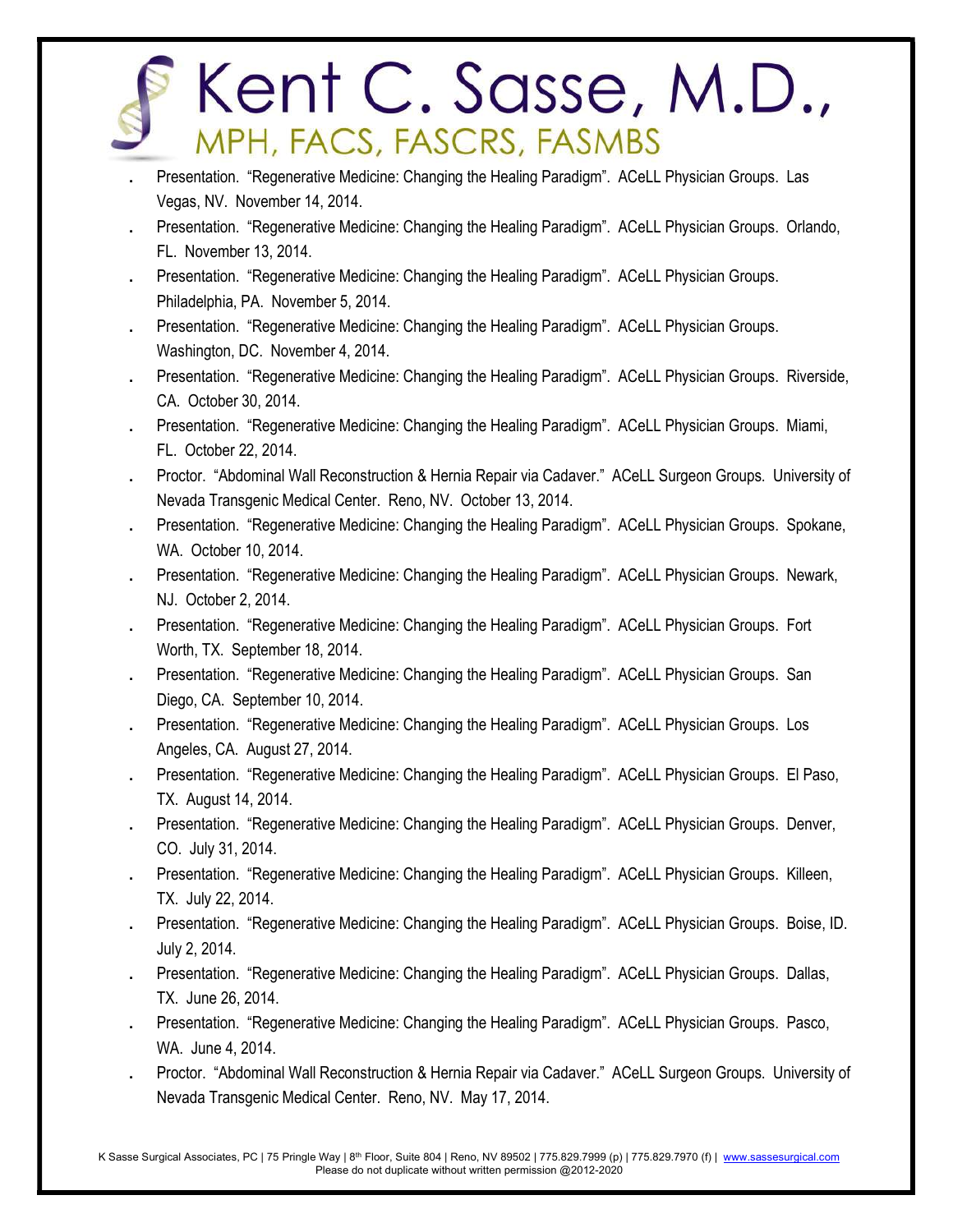- . Presentation. "Laparoscopic Skills Training." University of Nevada School of Medicine | Year 1 Medical School Class of 2018. University of Nevada Pennington School of Medicine. May 16, 2014.
- . Presentation. "Regenerative Medicine: Changing the Healing Paradigm". ACeLL Physician Groups. Pasco, WA. May 9, 2014.
- . Proctor. "Abdominal Wall Reconstruction & Hernia Repair via Cadaver." ACeLL Surgeon Groups. San Diego Naval Hospital. San Diego, CA. May 8, 2014.
- . Presentation. "Regenerative Medicine: Changing the Healing Paradigm". ACeLL Physician Groups. Tampa Bay, FL. April 29, 2014.
- . Presentation. "Regenerative Medicine: Changing the Healing Paradigm". ACeLL Physician Groups. Portland, OR. April 16, 2014.
- . Presentation. "Regenerative Medicine: Changing the Healing Paradigm". ACeLL Physician Groups. Orange County, CA. April 10, 2014.
- . Presentation. "Regenerative Medicine: Changing the Healing Paradigm". ACeLL Physician Groups. Walnut Creek, CA. April 8, 2014.
- . Presentation. "Regenerative Medicine: Changing the Healing Paradigm". ACeLL Physician Groups. Morris Plains, NJ. April 3, 2014.
- . Presentation. "Regenerative Medicine: Changing the Healing Paradigm". ACeLL Physician Groups. Baltimore, MD. April 1, 2014.
- . Proctor. "Regenerative Medicine in Laparoscopic Intestinal Surgery via Live Swine." ACeLL Surgeon Groups. University of Nevada Transgenic Medical Center. Reno, NV. March 29, 2014.
- . Presentation. "Regenerative Medicine: Changing the Healing Paradigm". ACeLL Physician Groups. Portland, OR. March 20, 2014.
- . Presentation. "Regenerative Medicine: Changing the Healing Paradigm". Northern Nevada Wound Care Providers. Reno, NV. March 14, 2014.
- . Presentation. "Regenerative Medicine: Changing the Healing Paradigm". ACeLL Physician Groups. Burbank, CA. March 5, 2014.
- . Presentation. "Regenerative Medicine: Changing the Healing Paradigm". ACeLL Physician Groups. Tucson, AZ. February 26, 2014.
- . Proctor. "Regenerative Medicine in Laparoscopic Intestinal Surgery via Live Swine." ACeLL Surgeon Groups. University of Nevada Transgenic Medical Center. Reno, NV. February 22, 2014.
- . Presentation. "Regenerative Medicine: Changing the Healing Paradigm". ACeLL Physician Groups. Los Angeles, CA. February 12, 2014.
- . Presentation. "Regenerative Medicine: Changing the Healing Paradigm". ACeLL Physician Groups. Sacramento, CA. January 29, 2014.
- . Proctor. "Regenerative Medicine in Laparoscopic Intestinal Surgery via Live Swine." ACeLL Surgeon Groups. University of Nevada Transgenic Medical Center. Reno, NV. January 25, 2014.
- . Presentation. "Regenerative Medicine: Changing the Healing Paradigm". ACeLL Physician Groups. Reno, NV. January 22, 2014.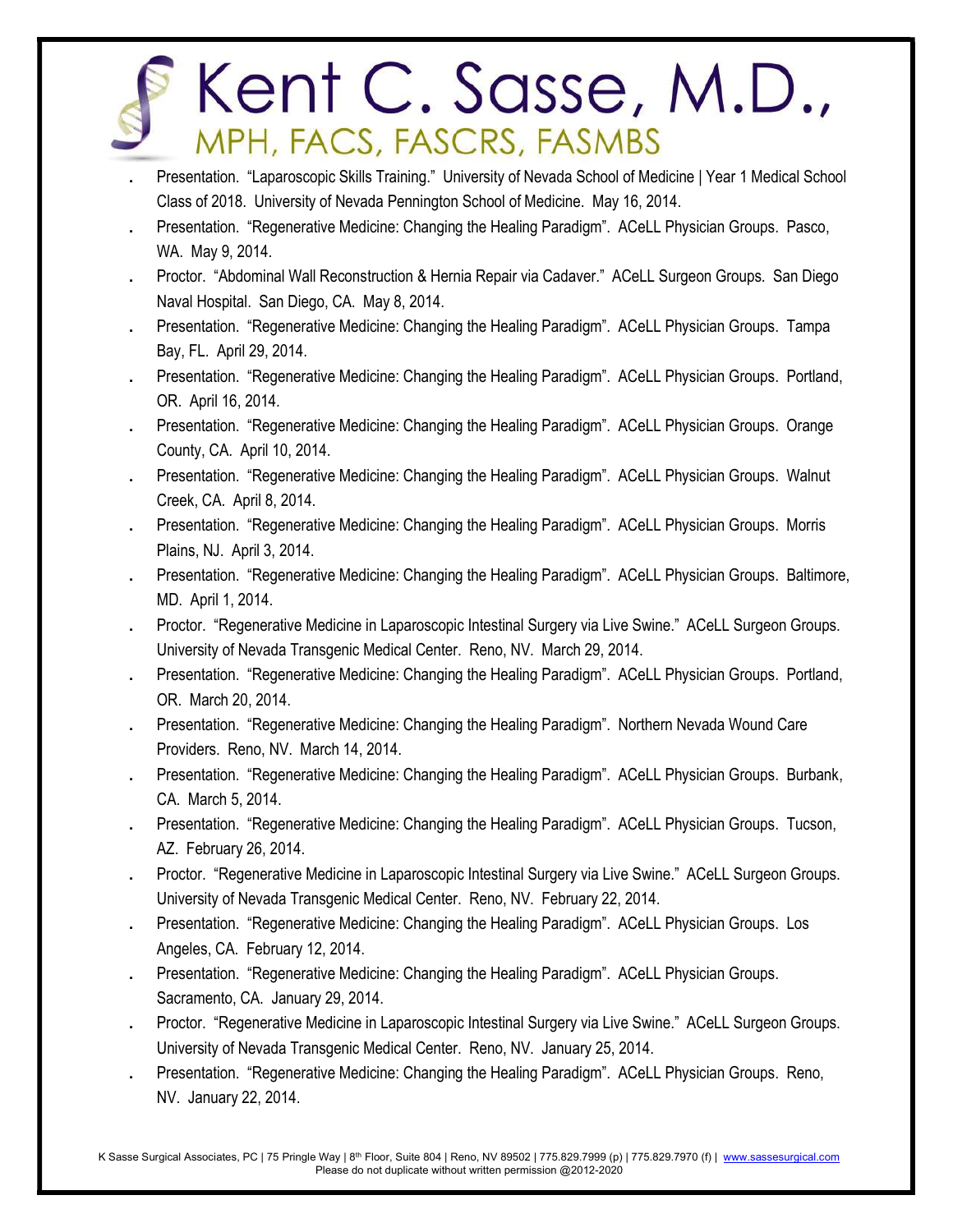- . Television Interview. "Obesity and the Link to Breast Cancer" KTVN Channel 2 Wendy Damonte Health Watch. Aired December 2, 2013.
- . Presentation. "Regenerative Medicine: Changing the Healing Paradigm". ACeLL Physician Groups. Reno, NV. November 13, 2013.
- . Proctor. "Regenerative Medicine in Laparoscopic Intestinal Surgery via Live Swine." ACeLL Surgeon Groups. University of Nevada Transgenic Medical Center. Reno, NV. November 9, 2013.
- . Proctor. "Regenerative Medicine in Laparoscopic Intestinal Surgery via Live Swine." ACeLL Surgeon Groups. University of Nevada Transgenic Medical Center. Reno, NV. October 19, 2013.
- . Presentation. "Regenerative Medicine: Changing the Healing Paradigm". ACeLL Physician Groups. San Francisco, CA. October 30, 2013.
- . Presentation. "Minimally Invasive Solutions to Diabetes & Obesity" University School of Medicine. Reno, NV. September 19, 2013.
- . Presentation. "Regenerative Medicine: Changing the Healing Paradigm". ACeLL Physician Groups. Visalia, CA. September 18, 2013.
- . Presentation. "Regenerative Medicine: Changing the Healing Paradigm". ACeLL Physician Groups. Sacramento, CA. September 13, 2013.
- . Television Interview. "Avoiding the Freshman 15 | What Are the Best Choices at University of Nevada Reno's Dormitory Cafeteria?" KTVN Channel 2 Wendy Damonte Health Watch. Aired September 12, 2013.
- . Proctor. "Regenerative Medicine in Laparoscopic Intestinal Surgery via Live Swine." ACeLL Surgeon Groups. University of Nevada Transgenic Medical Center. Reno, NV. September 7, 2013.
- . Television Interview. "Avoiding the Freshman 15 | What Are the Best Choices at the University of Nevada Reno's Jot Travis Student Union?" KTVN Channel 2 Wendy Damonte Health Watch. Aired September 5, 2013.
- . Television Interview. "Healthy Eating to Avoid the Freshman 15". KRNV | Fox Channel 21. August 26, 2013.
- . Presentation. "Human Gastrointestinal Muscles for Translational Research". University of Nevada Center for Molecular Medicine. Reno, NV. July 29, 2013.
- . Presentation. "Regenerative Medicine: Changing the Healing Paradigm". ACeLL Physician Groups. Chicago, IL. July 26, 2013.
- . Proctor. "Regenerative Medicine in Laparoscopic Intestinal Surgery via Live Swine." ACeLL Surgeon Groups. University of Nevada Transgenic Medical Center. Reno, NV. June 29, 2013.
- . Television Interview. "Free Diabetes A1/C Testing for Northern Nevada". KTVN Channel 2 Wendy Damonte Health Watch. May 27, 2013.
- . Presentation. "Regenerative Medicine: Changing the Healing Paradigm". ACeLL Physician Groups. Ft. Lauderdale, FL. May 16-17, 2013.
- . Presentation. "Regenerative Medicine: Changing the Healing Paradigm". ACeLL Physician Groups. San Diego, CA. May 3, 2013.
- . Presentation. "Regenerative Medicine: Changing the Healing Paradigm". ACeLL Physician Groups. Las Vegas, NV. April 12, 2013.
- . Television Interview. "Face to Face Interview". Nevada Business. May 1, 2013.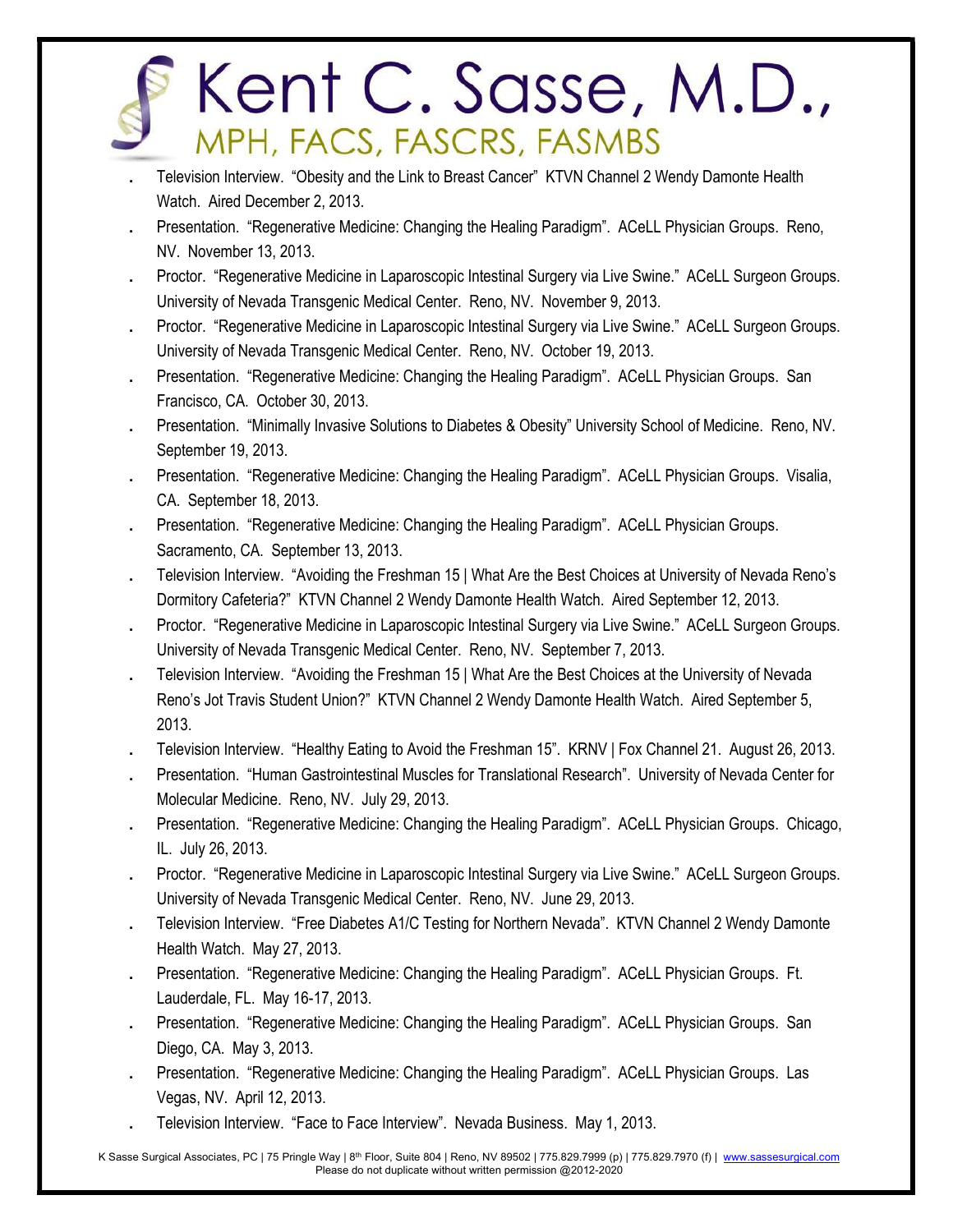- . Webinar. "Regenerative Medicine: Changing the Healing Paradigm". ACeLL Physician Groups. March 11, 2013.
- . Television Interview. "Diabetes on the Rise in Nevada". Face the State. March 9, 2013.
- . Presentation. "The Integrated Approach to Diabetes Management". Continuing Medical Education for Renown Regional Medical Center. February 19, 2013.
- . Presentation. "A Surgeon's View in Reducing Surgical Site Infections". Health Insight Nevada. February 7, 2013.
- . Presentation. "Curing Diabetes Through Surgical Weight Loss". University of Nevada School of Medicine. February 6, 2013.
- . Presentation. "An Integrated Approach to Obesity, Type 2 Diabetes and Weight Loss, New Pharmaceuticals and Minimally Invasive Procedures that Work". Truckee/Tahoe Hospital. November 12, 2012.
- . Presentation. "Diverticulitis, Colitis, and Crohn's: When Should a Colorectal Surgeon Play a Role." Plumas District Hospital. November 7, 2012.
- . Medical/Surgical Grand Rounds 2012. "An Integrated Approach to Obesity, Type 2 Diabetes and Weight Loss: New Pharmaceuticals and Minimally Invasive Procedures the Work". University of Nevada School of Medicine's Outreach. October 17, 2012.
- . Webinar. "Online Health Series: Minimally-Invasive Weight-Loss Procedures." Renown.org online health series. October 2012.
- . Presentation. "Progress in Diagnosis and Minimally Invasive Treatment of Colorectal Cancer: Are We Making a Difference?" Banner Churchill Hospital. August 30, 2012.
- . Interview. "Pyramid to Plate: New Food Guidelines." SF Gate. July 2012.
- . Radio Interview. The Monica Jaye Show. March 4, 2012.
- . Television Interview. KRNV. February 29, 2012.
- . Television Interview. "Ask the Doctor: Diabetes." KTVN. February 20, 2012.
- . Radio Interview. The Monica Jaye Show. February 17, 2012.
- . Radio Interview. The Jamie Kalicki Show. January 20, 2012.
- . Television Interview. "Expert Advice on Holiday Weight Loss." KOLOTV. January 5, 2012.
- . University of Nevada, Medical School, Guest Physician for CPSI, February 2010.
- . Television Interview. KTVN. Wendy Damonte, "Ask The Doctor". February 2010.
- . Radio Interview. WFAS AM. Dr. Harris Stratyner, February 2010.
- . Radio Interview. KWLM AM. Dill Dean, February 2010.
- . Radio Interview. WLRN-FM. Joe Cooper, February 2010.
- . Radio Interview. KNWZ-AM. Joey English, February 2010.
- . Radio Interview. WBIX-AM, Frankie Boyer, January 2010.
- . Radio Interview. Mick Carruthers, January 2010
- . Reno Gazette Journal, Reno, NV. "Sugar Intake Correlates to Rise in Obesity." By Dagmar, December 2009.
- . The Ottumwa Courier, Ottumwa, IA. "Browsing Around: Choices and changes can cause weight loss" by Cindy Toopes. November 2009.
- . Radio Interview. WRWB-AM. Tom Amis News/Talk. October 2009.